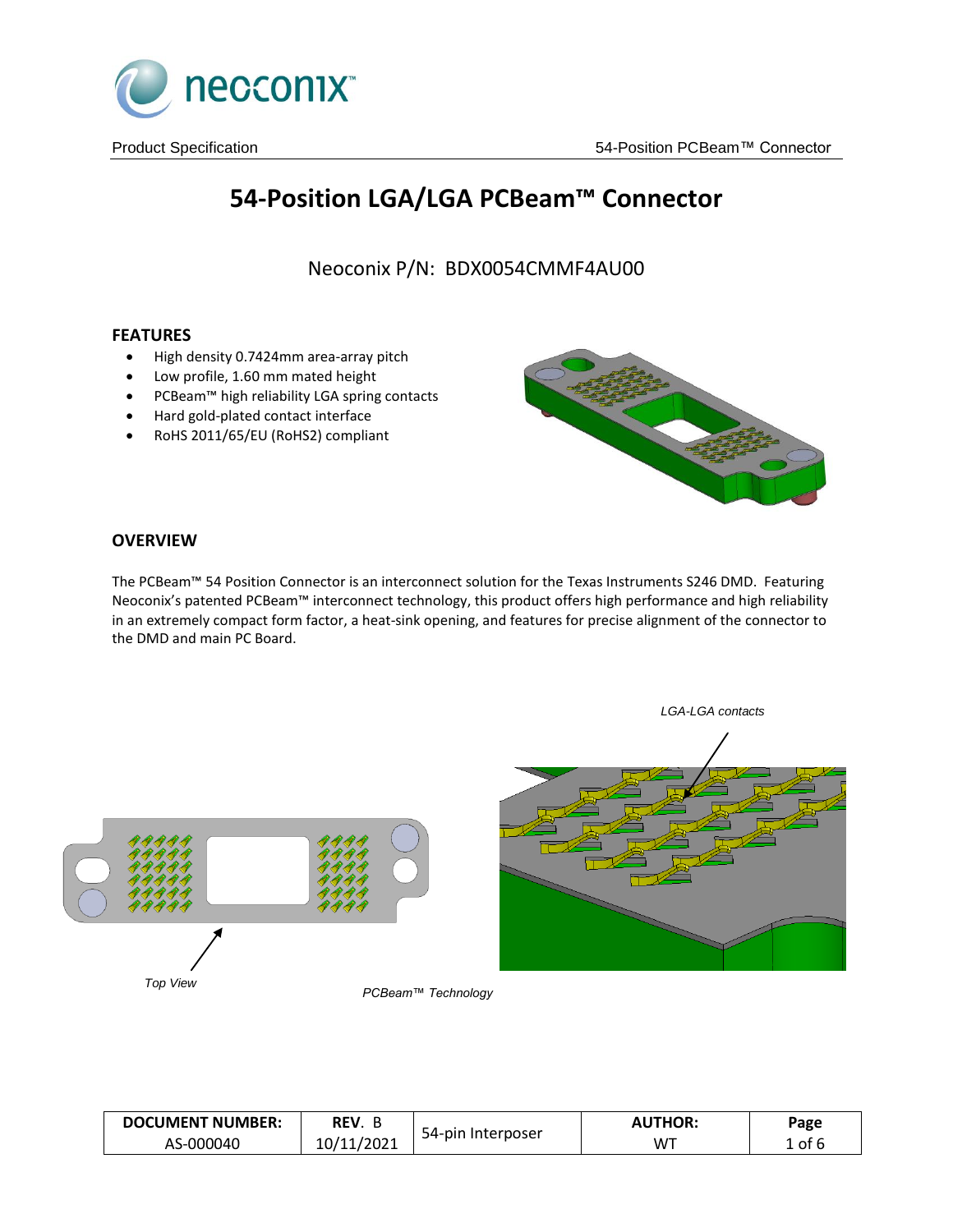

## **CROSS REFERENCE INFO:**

- TI Interposer Drawing: 2515731
- TI DMD Drawing: 2515699

## **ORDERING INFORMATION**:

- Part Number: BDX0054CMMF4AU00
- 
- Minimum Production Order Quantity: 3,000
- Lead Time: 8 weeks ARO

Production Packaging: Vacuum formed Low Profile Matrix Trays

# **SPECIFICATIONS**

## **MECHANICAL**

## **ELECTRICAL**

# **ENVIRONMENTAL**

#### **MATERIALS**

*NOTE: Specifications are subject to change without notice.*

| <b>DOCUMENT NUMBER:</b> | REV.             |                   | <b>AUTHOR:</b> | Page            |
|-------------------------|------------------|-------------------|----------------|-----------------|
| AS-000040               | 11/2021<br>10/11 | 54-pin Interposer | W™             | . of $\epsilon$ |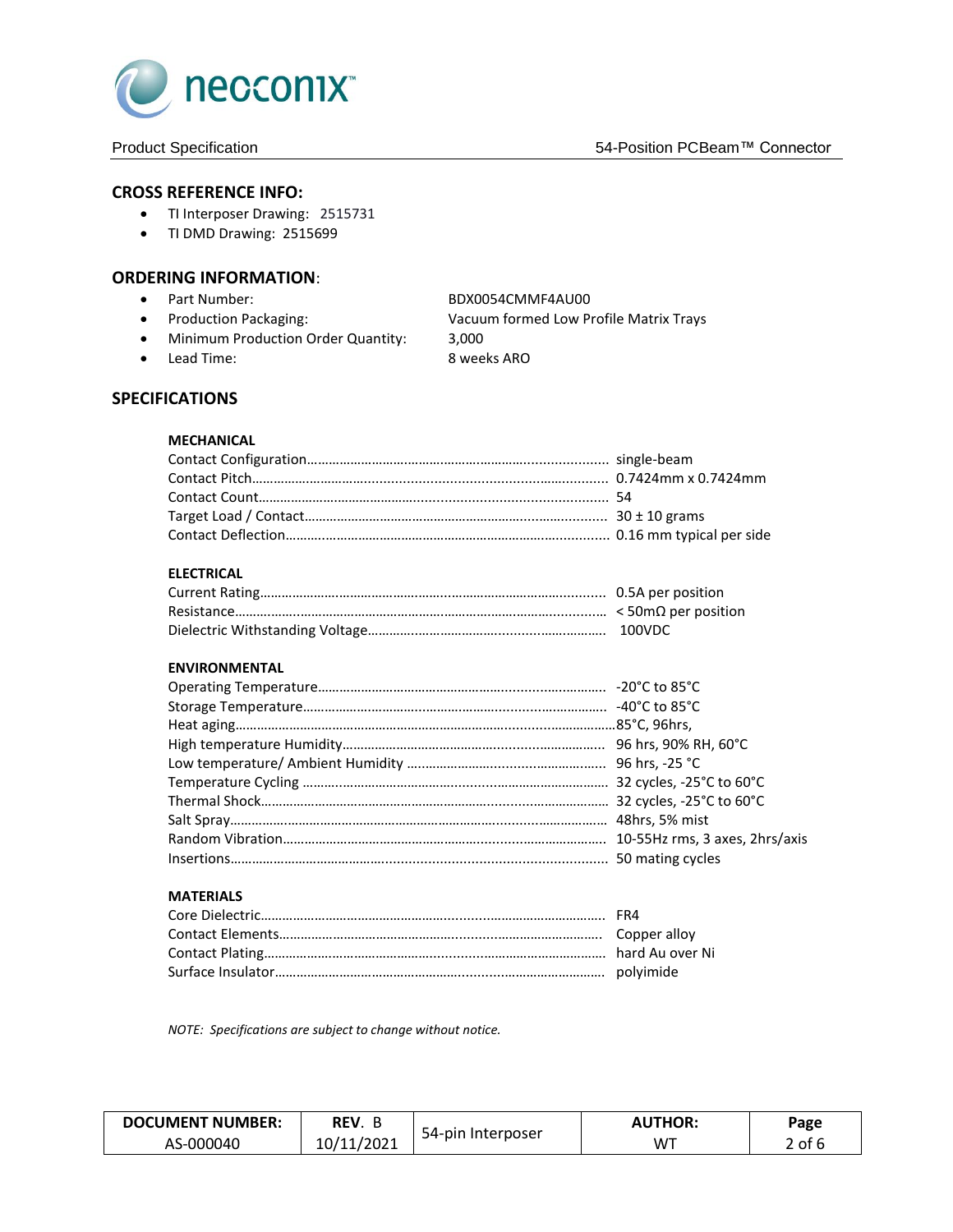

# **DIMENSIONAL INFORMATION**



| NOTES: (UNLESS OTHERWISE SPECIFIED)                                                                                                                                                         | DIMENSIONS ARE IN mm<br><b>TOLERANCES</b> (unless otherwise                                                        |
|---------------------------------------------------------------------------------------------------------------------------------------------------------------------------------------------|--------------------------------------------------------------------------------------------------------------------|
| 1. INTERPRET DRAWING PER ASME Y14.5-94.<br>2. COMPLIANT WITH ROHS DIRECTIVE 2011/65/EU<br>3. CENTER MARKS OF CONTACT POSITIONS ARE FOR COMPRESSED<br>4. HEIGHT AT FULLY COMPRESSED CONTACTS | specified):<br>$ANGULAR: \pm 2 degree$<br>LINEAR: $X + 0.15$ [0.06]<br>$XX \pm 0.10$ [0.04]<br>$XXX + 0.05$ [0.02] |

Note: This example information is for reference only. Please refer to the latest product drawing.

| <b>DOCUMENT NUMBER:</b> | REV.       |                   | <b>AUTHOR:</b> | Page |
|-------------------------|------------|-------------------|----------------|------|
| AS-000040               | 10/11/2021 | 54-pin Interposer | W٦             | of f |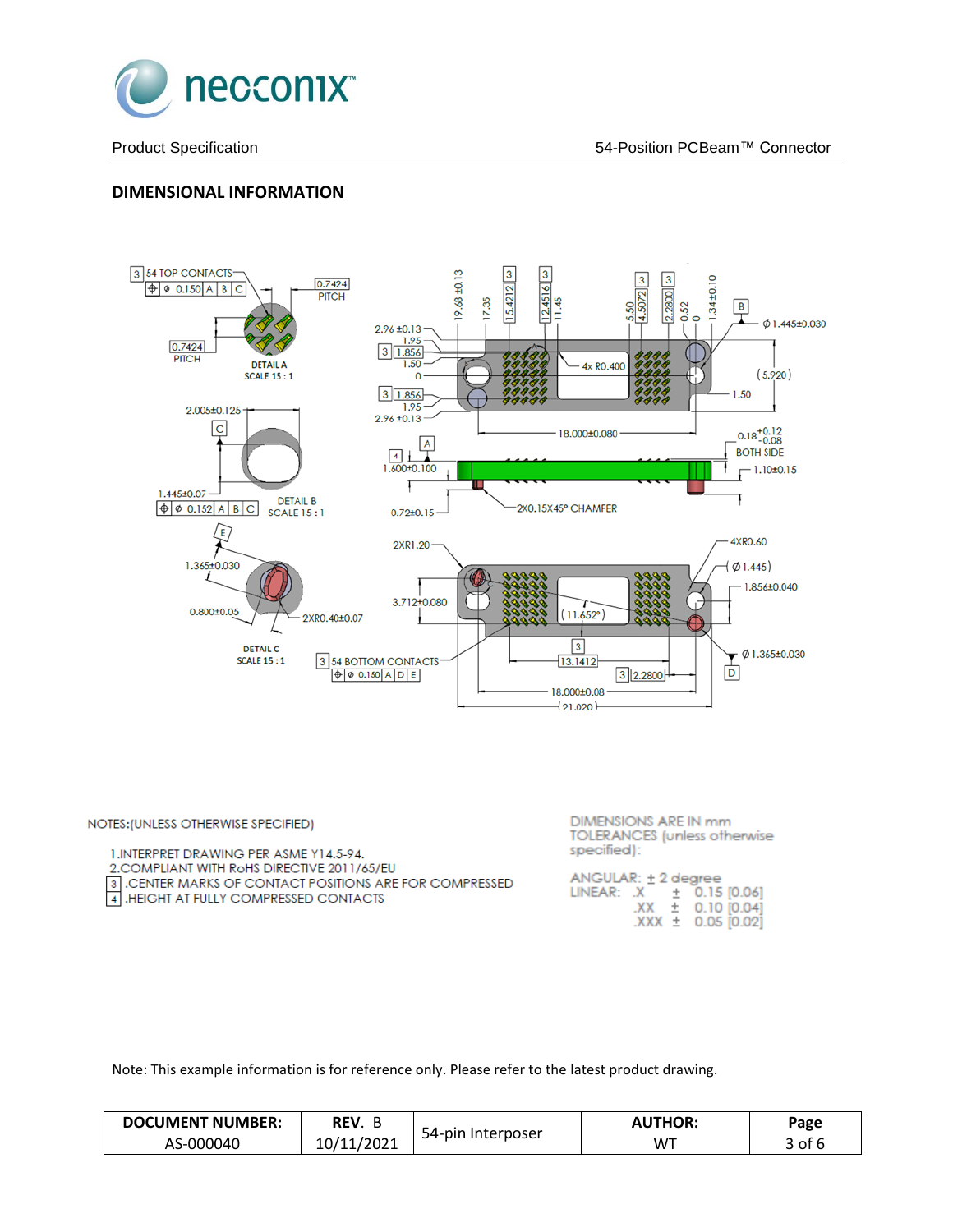

# **RECOMMENDED PCB LAYOUT**



4.ALLOWED COMPONENT AREA; MAXIMUM COMPONENT HEIGHT 1.3 mm 5.IF SOLDERMASK IS APPLIED IN THE ARRAY AREA. IT SHALL NOT PROTRUDE ABOVE THE PLANE OF THE CONTACT PAD SURFACE

ANGLE: NO DEC ± 1°  $.X \pm 0.5^{\circ}$  $\overline{XX}$  ± 0.25°

 $\text{XXX}$  ± 0.025 [.001]

Note: This information is for reference only. Please refer to the latest product drawing.

| <b>DOCUMENT NUMBER:</b> | REV.       |                   | <b>AUTHOR:</b> | Page |
|-------------------------|------------|-------------------|----------------|------|
| AS-000040               | 10/11/2021 | 54-pin Interposer | W <sup>+</sup> | ot : |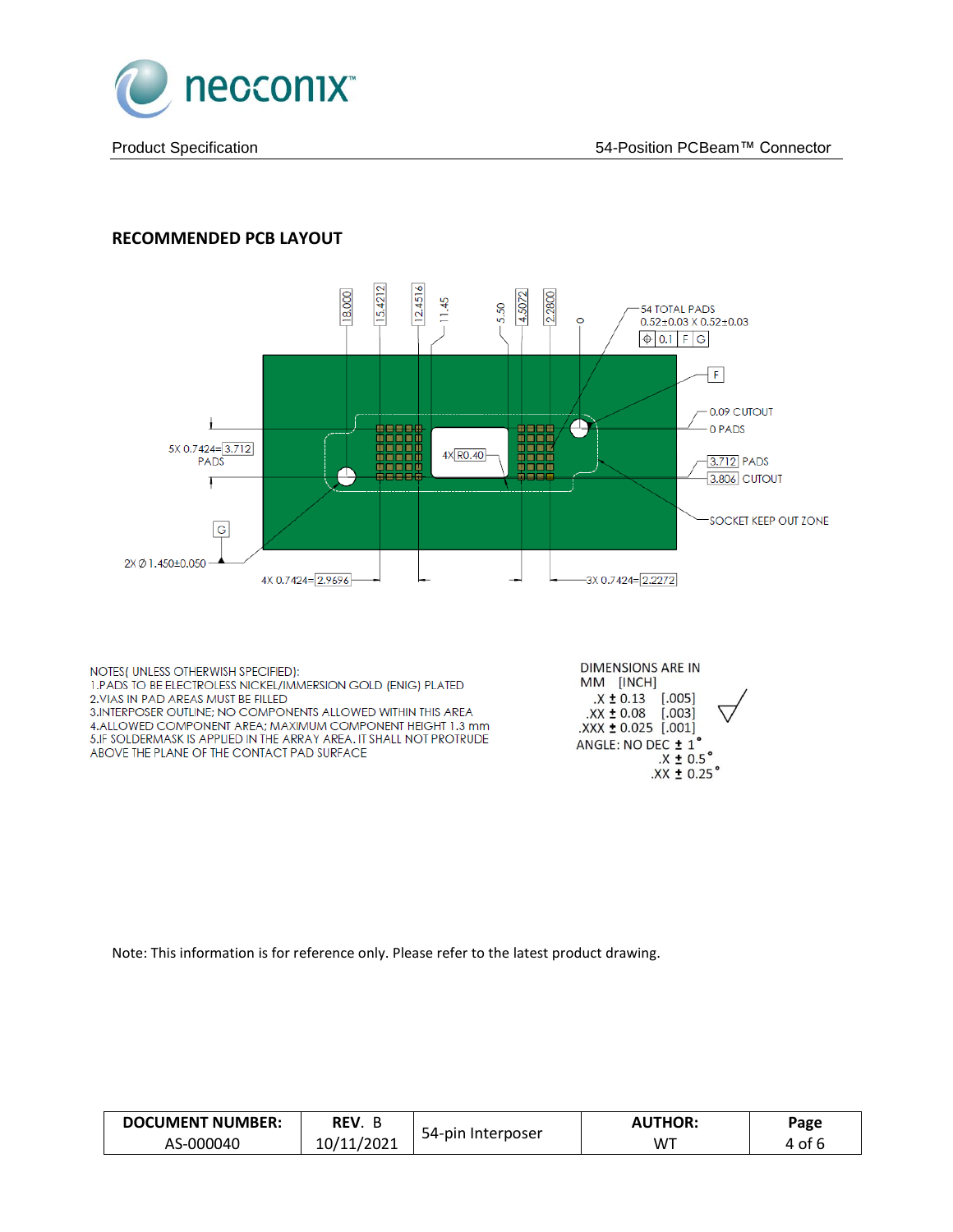

## **ASSEMBLY & HANDLING GUIDELINES**

- The use of latex gloves is recommended when handling interposers. As with any normal force connector, avoid touching contact tips and handle the product only by its edges.
- When clamping the module, PCB, or FPC onto the connector, please ensure that the force is applied uniformly. Force should be applied vertically through the z-axis and not in an angled direction.
- Cleaning is typically not needed if the product is kept in original packaging. When necessary, cleaning can be employed with the use of compressed air. Direct the flow of air in the direction that the contact elements are pointing. Cleaning can also be performed with an ultrasonic bath of isopropyl alcohol (IPA). A 5 minute soak can be followed by a 10 minute bake at 65°C.
- When not in use, please keep product stored in original packaging.

## **PACKAGING INFO**

Production parts are provided in low profile vacuum formed trays. Each tray holds 50 pcs at 60 trays per carton, Total= 3000PCS/Carton



| <b>DOCUMENT NUMBER:</b> | REV.       |                   | <b>AUTHOR:</b> | Page   |
|-------------------------|------------|-------------------|----------------|--------|
| AS-000040               | 10/11/2021 | 54-pin Interposer | W™             | 5 of 6 |